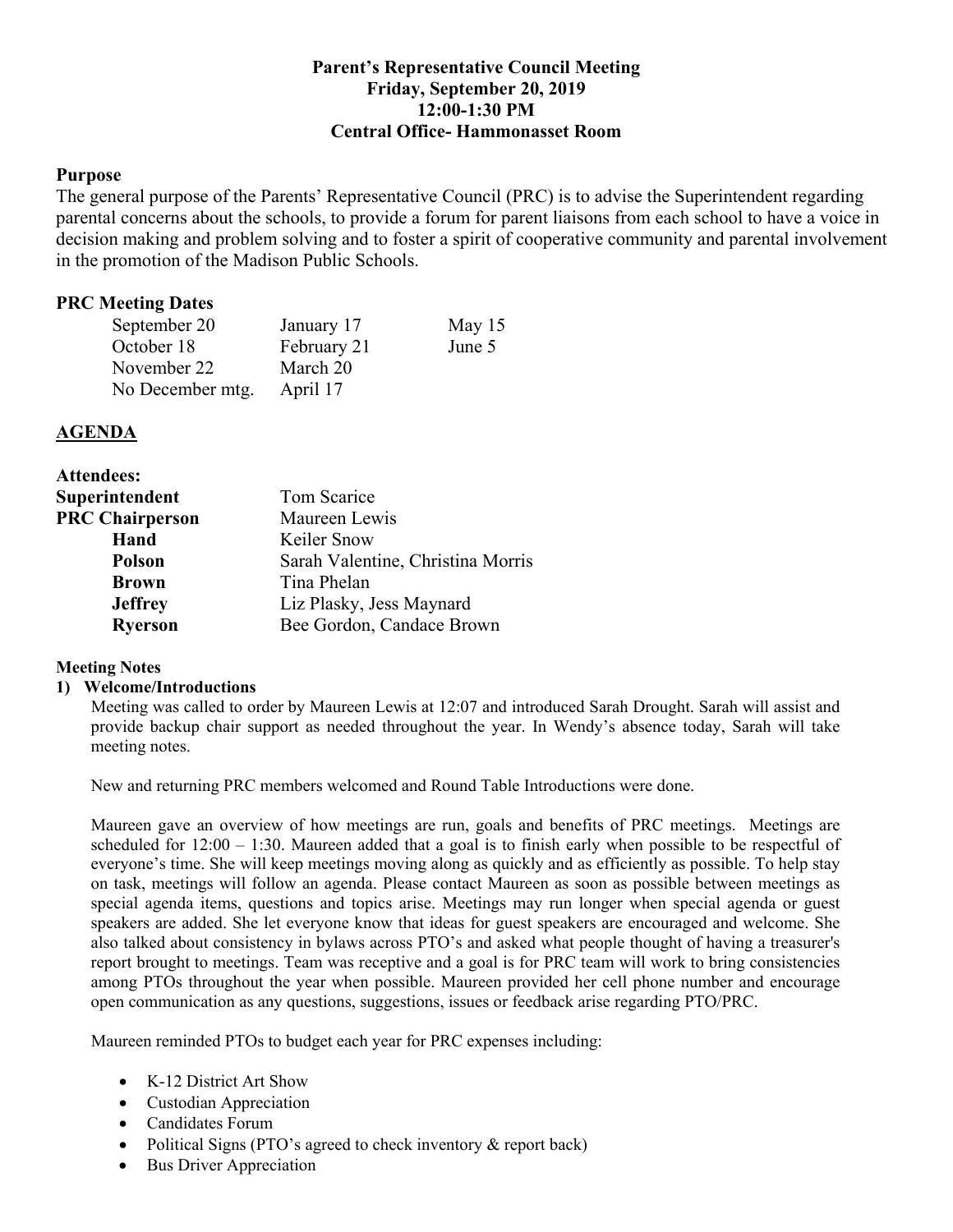## **2) Review / Approve Minutes**

Motion to approve the minutes from the June meeting by Tina Phelan, 2nd by Bee Gordon, all in favor.

# **3) PRC Subcommittee**

MADE—Hand

- • Keiler Snow attended the first meeting. Meetings will be held the 2nd Tuesday of each month. There are 2 new student representatives who are focusing on anti-vaping. They also talked about having Breath Week throughout the year to reduce stress.
- Food Services-Jeffrey
	- Jessica Maynard will identify a contact person and provide the information to Maureen.
- • Political Action-Maureen Lewis
	- - PRC will again co-sponsor a Candidates' Forum/Debate with The League of Women Voters (LWV) for any contested seats prior to November election
	- - Maureen is working with LWV and political parties to agree to a date and shared that it may be two dates
	- - PRC members strongly suggested only one date/one evening for all candidates. Team felt that one longer evening is preferable for volunteers and parents than two
	- PRC members are asked to host/attend and spread the word
	- - PRC will again provide hospitality for the event (coffee, cookies, water) and PTO will share expense
	- - Volunteers will be needed to serve on committee to review and select questions for Candidates. Must be kept highly confidential.
	- - Questions for the Representatives—Tina Phelan volunteered to create a survey document to solicit questions from the community.

## **4) Superintendent's Report**

Superintendent Scarice reported on the following:

• Reconfiguration Changes

 Brown—the new model is going well. Bus routes have been challenging and they are still working out the kinks. Superintendent Scarice asked that if anyone hears anything to report it to transportation.

- • Security Incentives See it, Say it, Send it is a new app that everyone should have for emergencies. The app works with geo-fencing to alert anyone within a mile of the school that it has been evacuated.
- • Hand has Campus Shield is a mandatory personal alarm locator for every staff member for 911 situations. If you press the button it will track you, and if 15 or 20 go off the district will evacuate the school and dispatch will send ambulance and police to the sight.
- • Because of the reduction from 3 campuses to 2, there will be extended police coverage. Jeffrey, Polson and Hand have 1 police at each school all day and Brown and Ryerson have one 7:30- 3:45.
- • ALICE—New lockdown training. Alice is a new approach to lock downs that is more modern. All town employees are trained and the educational staff will be by the end of the year.
- Communication • Communication Social Media has grown and a communication specialist has been hired to put out one story per week per school.